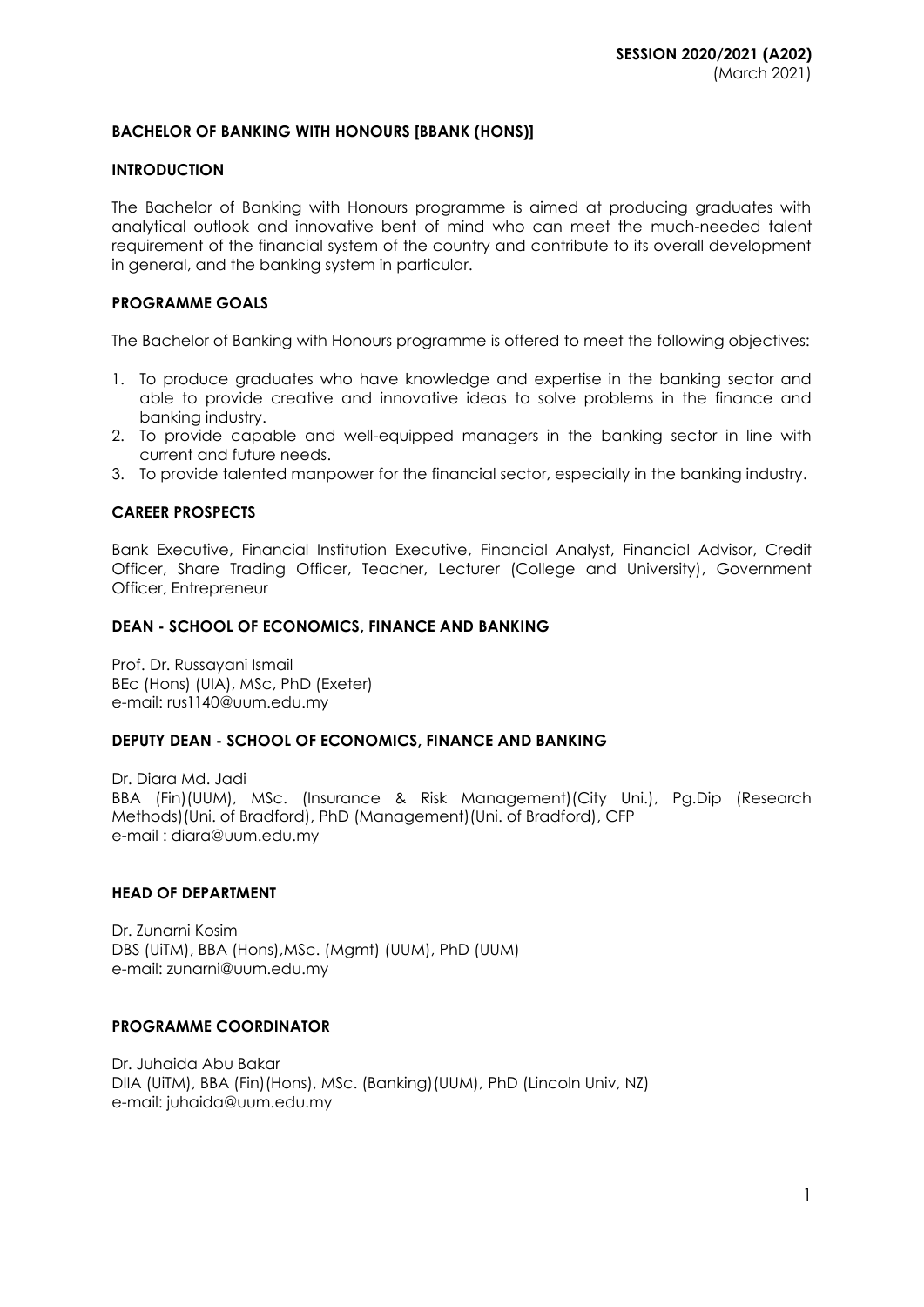# **ASSOCIATE PROFESSOR**

Dr. Nora Azureen Abdul Rahman BBA (Hons), MSc (Finance)(UUM / BAe), PhD (Banking)(UUM) e-mail: [azureen@uum.edu.my](mailto:azureen@uum.edu.my)

Dr. Azira Abdul Adzis BBA (Fin)(UUM), MSc. (Banking) (UUM), PhD (Massey Univ, NZ) e-mail: azira@uum.edu.my

Dr. Shamsul Bahrain Mohd Arshad BSc (Fin) (Southern IIIinois), MBA (Bridgeport), PhD (UUM) e-mail: [sham961@uum.edu.my](mailto:sham961@uum.edu.my)

# **SENIOR LECTURERS**

Dr. Juhaida Abu Bakar DIIA (UiTM), BBA (Fin)(Hons), MSc. (Banking)(UUM), PhD (Lincoln Univ, NZ) e-mail: juhaida@uum.edu.my

Dr. Logasvathi a/p Murugiah Bsc. International and Offshore Banking (UMS), MSc. (Finance), PhD (Banking) (UUM) e-mail: [logasvathi@uum.edu.my](mailto:logasvathi@uum.edu.my)

Dr. Muhammad Muhaizam bin Haji Musa B.Mgmt (Banking)(Hons)(UUM), MSc. (Finance)(UUM), PhD (INCEIF) e-mail: [muhaizam@uum.edu.my](https://uummail.uum.edu.my/OWA/redir.aspx?C=316134b06fae444581b2bc670d646f2b&URL=mailto%3amuhaizam%40uum.edu.my)

Shahril Shafie BSc (Real Estate Mgt)(UTM), MSc. (Banking)(UUM) e-mail: [sshahril@uum.edu.my](mailto:sshahril@uum.edu.my)

Dr. Zunarni Kosim DBS (UiTM), BBA (Hons),MSc. (Mgmt) (UUM), PhD (UUM) e-mail: zunarni@uum.edu.my

Dr. Edie Erman Che Johari BBA (Islamic Banking) (UiTM), MBA (Islamic Banking and Finance)(Bangor University), PhD (Banking and Finance)(University of St Andrews) e-mail: edie@uum.edu.my

Dr. Lu Ming Pey BBA (Fin)(Hons)(UM), MSc. (Banking)(UUM), PhD (USM) e-mail: [lu.ming.pey@uum.edu.my](mailto:lu.ming.pey@uum.edu.my)

### **LECTURERS**

Siew Goh Yeok BSc.Ed (UM), MSc. (Mgmt) (UUM) e-mail: [siew@uum.edu.my](mailto:siew@uum.edu.my)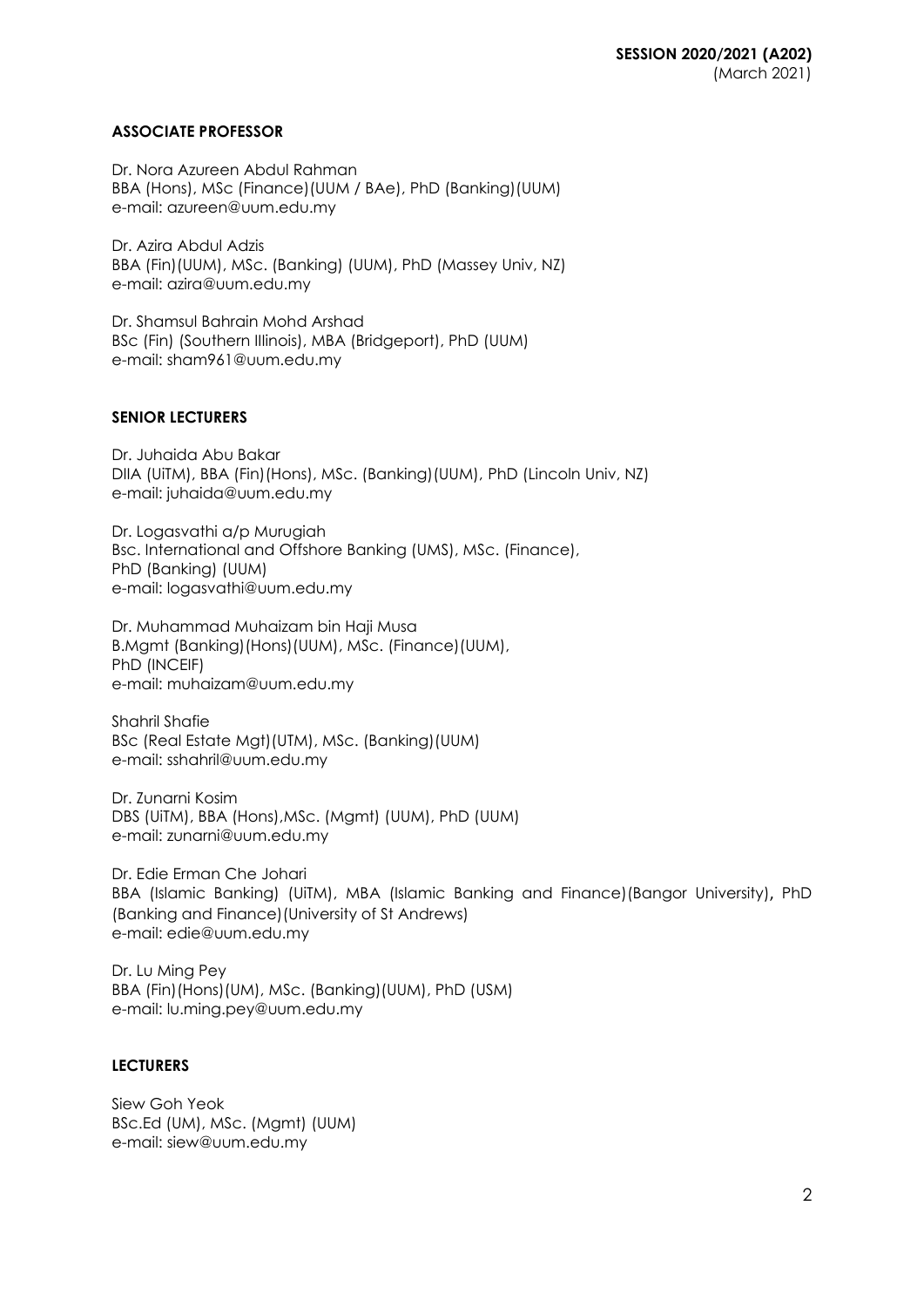# **BACHELOR OF BANKING WITH HONOURS [BBANK (HONS)]**

The programme consists of the following **SIX (6)** components:

| <b>COMPONENT</b>                | <b>CREDIT</b><br><b>HOURS</b> |
|---------------------------------|-------------------------------|
| A. UNIVERSITY CORE              | 16                            |
| <b>B. ENGLISH LANGUAGE CORE</b> |                               |
| C. PROGRAMME CORE               | 74                            |
| D. MINOR                        | 18                            |
| E. PROGRAMME ELECTIVE           |                               |
| F. FREE ELECTIVE                | ર                             |
| <b>TOTAL CREDIT HOURS</b>       | 129                           |

To be awarded a Bachelor of Banking with Honours, a student is required to take and pass a minimum of 129 credit hours which include courses in the programme structure as shown below:

## **A. UNIVERSITY CORE (16 CREDIT HOURS)**

#### **i. Malaysian/Local Student**

| Code                      | Course                           | <b>Credit</b><br><b>Hours</b> |  |
|---------------------------|----------------------------------|-------------------------------|--|
| MPU1043                   | Falsafah dan Isu Semasa          |                               |  |
| MPU1013                   | Penghayatan Etika dan Peradaban  | ર                             |  |
| <b>SADN 1033</b>          | Nationhood of Malaysia           |                               |  |
| <b>BPME 1013</b>          | Introduction to Entrepreneurship | ঽ                             |  |
| VXXX XXXX                 | Co-curriculum                    |                               |  |
| <b>TOTAL CREDIT HOURS</b> |                                  |                               |  |

### **ii. International Student**

| Code                      | Course                           | <b>Credit</b> |
|---------------------------|----------------------------------|---------------|
|                           |                                  | <b>Hours</b>  |
| MPU1043                   | Falsafah dan Isu Semasa OR       | 3             |
| OR                        |                                  |               |
| MPU1013                   | Penghayatan Etika dan Peradaban  |               |
| SBLF1093                  | Malay as Foreign Language I      | 3             |
| <b>SADN 1033</b>          | Nationhood of Malaysia           | 3             |
| <b>SADE 1013</b>          | Introduction to Entrepreneurship | 3             |
| VXXX XXXX                 | Co-curriculum                    |               |
| <b>TOTAL CREDIT HOURS</b> |                                  |               |

1. Choose ONE (1) co-curriculum course of interest and students are subjected to the conditions specified under the related field.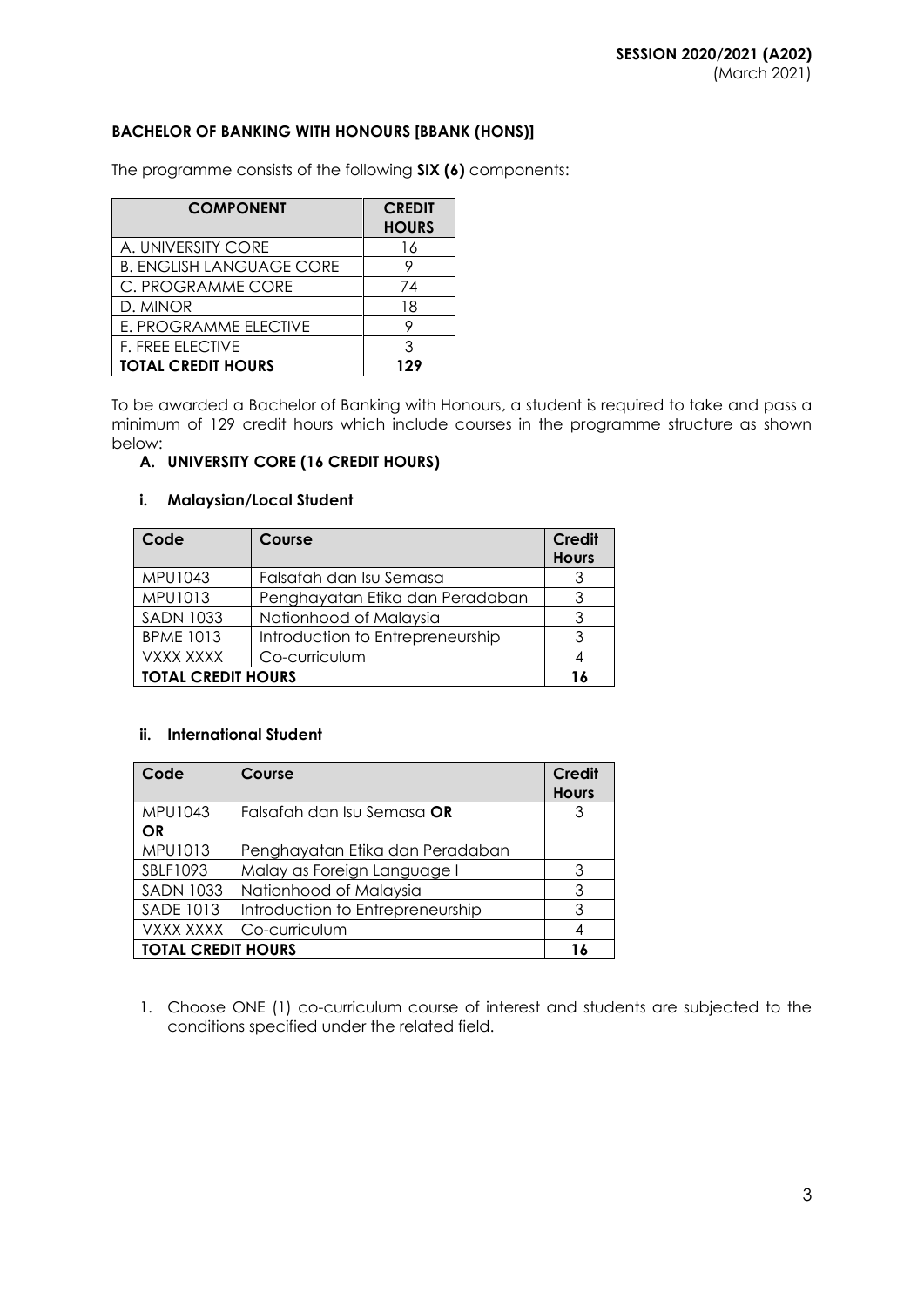# **B. ENGLISH CORE COURSES (9 CREDIT HOURS)**

A student is required to take English core courses according to these requirements:

# **NUMBER OF CREDIT HOURS FOR UNDERGRADUATE ENGLISH LANGUAGE COURSES (EFFECTIVE A201 – OCTOBER 2020)**

| <b>MUET</b>   | <b>IELTS</b> | <b>TOEFL</b><br>[IBT] | <b>PTE</b><br><b>ACADEMIC</b> | <b>CEFR</b><br><b>LEVEL</b> | <b>COURSES</b>                                                                                                                                                          | <b>TOTAL CREDIT</b><br><b>HOURS</b>                                                                                    |
|---------------|--------------|-----------------------|-------------------------------|-----------------------------|-------------------------------------------------------------------------------------------------------------------------------------------------------------------------|------------------------------------------------------------------------------------------------------------------------|
| <b>BAND1</b>  | < 4.0        | $0 - 31$              | $0 - 29$                      | A2                          | Foundation English +<br>3 Core Courses [EPI,<br>EPII, EPIII]                                                                                                            | $12 \overline{ }$<br>credit<br>hours<br>*Foundation English<br>is credit bearing but<br>not<br>included<br>in<br>CGPA. |
| <b>BAND2</b>  | $4.0 - 5.0$  | $32 - 45$             | $30 - 41$                     | <b>B1</b>                   | 3<br>Core<br>Courses<br>[EPI, EPII, EPIII]                                                                                                                              | 9 credit hours                                                                                                         |
| <b>BAND 3</b> | 5.5          | $46 - 59$             | 42 - 49                       | <b>B2</b>                   | $\mathcal{P}$<br>Core<br>Courses<br>[EPII, EPIII] + 1 ESP                                                                                                               | 9 credit hours                                                                                                         |
| <b>BAND4</b>  | $6.0 - 6.5$  | $60 - 93$             | $50 - 64$                     | <b>B2</b>                   | Core<br>Course<br>[EPIII] + 2 ESP                                                                                                                                       | 9 credit hours                                                                                                         |
| <b>BAND 5</b> | $7.0 - 8.0$  | $94 - 114$            | $65 - 82$                     | C1                          | <b>EXEMPTED FROM ANY</b><br><b>ENGLISH LANGUAGE</b><br><b>COURSES</b><br>*except for language<br>courses that are listed<br>as programme core<br>course                 |                                                                                                                        |
| <b>BAND 6</b> | $8.5 - 9.0$  | $115 - 120$           | $83 - 80$                     | C <sub>2</sub>              | <b>EXEMPTED FROM ANY</b><br><b>ENGLISH</b><br><b>LANGUAGE</b><br><b>COURSES</b><br>*except<br>for language courses<br>that are listed as<br>programme<br>core<br>course |                                                                                                                        |

**STUDENTS WITH MUET BAND 5, BAND 6 AND FROM ENGLISH SPEAKING COUNTRIES ARE EXEMPTED FORM ANY ENGLISH LANGUAGE CORSES, EXCEPT FOR ENGLISH LANGUAGE COURSES THAT ARE LISTED AS PROGRAMME CORE COURSES. HOWEVER, THEY ARE ALLOWED TO REGISTED FOR ANY COURSES AS A FREE ELECTIVE.**

#### **LIST OF COURSES**

| <b>PRE-REQUISITE/</b>       | UNIVERSITY CORE COURSES                                                                                                    | <b>ENGLISH FOR SPECIFIC PURPOSES</b>                                                                                                                                                                  |
|-----------------------------|----------------------------------------------------------------------------------------------------------------------------|-------------------------------------------------------------------------------------------------------------------------------------------------------------------------------------------------------|
| <b>CONDITIONAL COURSES</b>  |                                                                                                                            | <b>COURSES [ESP]</b>                                                                                                                                                                                  |
|                             |                                                                                                                            |                                                                                                                                                                                                       |
| SBLE1073 Foundation English | SBLE1063 English Proficiency I [EPI]<br>SBLE2113 English Proficiency II [EPII]<br>SBLE3123 English Proficiency III [EPIII] | SBLE3113 English for Small Group<br>Communication<br>SBLE3143 Report Writing<br>SBLE3153 Hospitality English<br>SBLE3163 Public Speaking Skills<br>SBLE3173 English for Professional<br>Communication |
| References:                 |                                                                                                                            |                                                                                                                                                                                                       |

MUET to IELTS – correlational study (2020) MEC PTE Academic to IELTS – Pearson Education website (2020) recognised by British Council TOEFL iBT scores to IELTS – [www.ets.org](http://www.ets.org/) linking study (2010) IELTS to CEFR - Cambridge English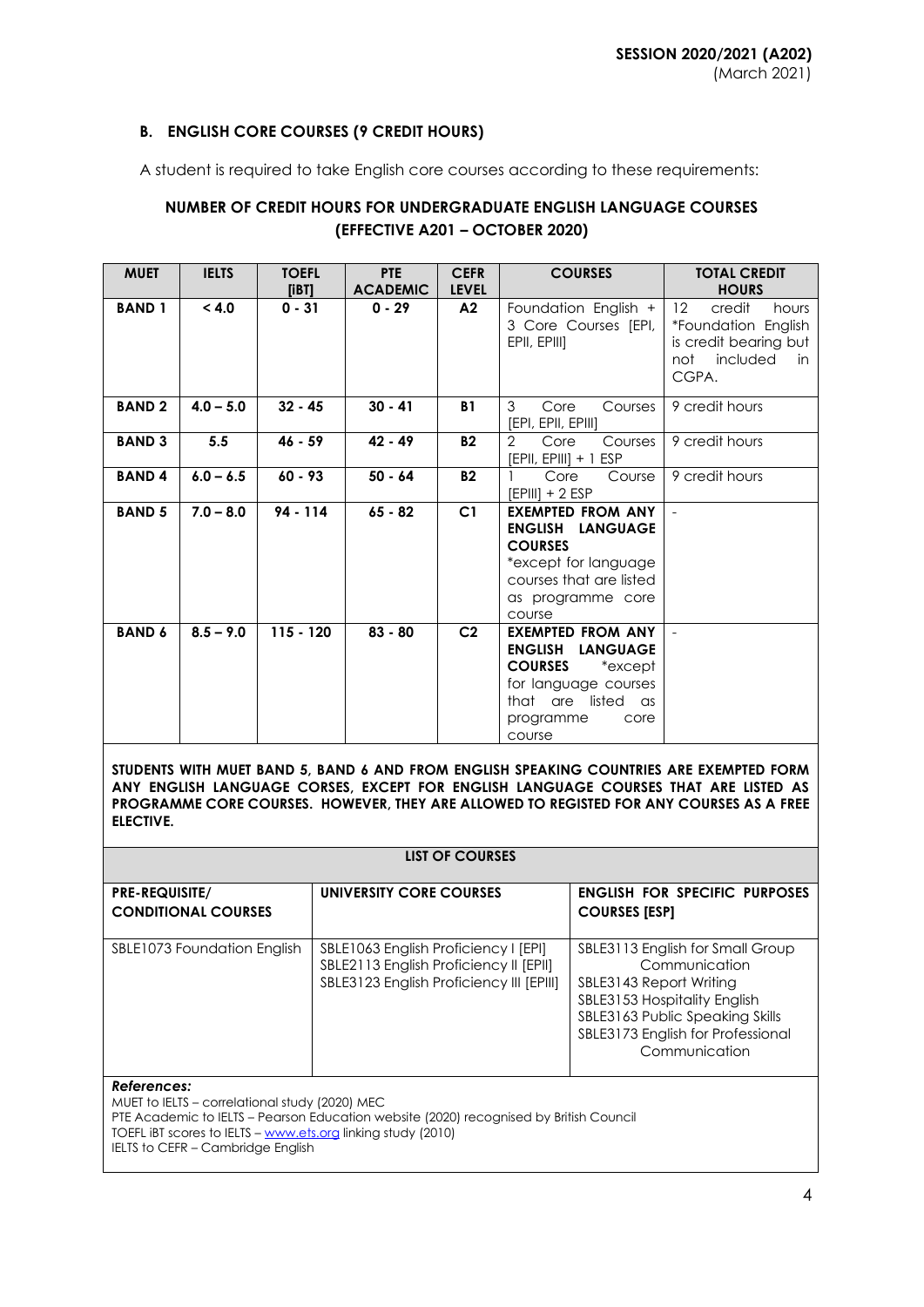# **C. PROGRAMME CORE (74 CREDIT HOURS)**

| Code            | Course                                         | <b>Credit</b><br><b>Hours</b> | Prerequisite                                                                                                                                                       |
|-----------------|------------------------------------------------|-------------------------------|--------------------------------------------------------------------------------------------------------------------------------------------------------------------|
| SQQS1013        | <b>Elementary Statistics</b>                   | 3                             | <b>NONE</b>                                                                                                                                                        |
| BEEB1013        | Principles of Economics                        | $\overline{3}$                | <b>NONE</b>                                                                                                                                                        |
| <b>BKAF1023</b> | Introduction to<br><b>Financial Accounting</b> | 3                             | <b>NONE</b>                                                                                                                                                        |
| <b>BWFF2033</b> | Financial Management                           | 3                             | BKAF1023 Introduction to<br>Financial Accounting OR<br><b>BKAL1013 Business Accounting</b><br><b>OR</b><br><b>BKAR1013 Financial Accounting</b><br>and Reporting 1 |
| <b>BWFF2043</b> | <b>Advanced Financial</b><br>Management        | 3                             | <b>BWFF2033 Financial</b><br>Management                                                                                                                            |
| <b>BWFN3013</b> | <b>Investment Analysis</b>                     | 3                             | <b>BWFF2043 Advanced Financial</b><br>Management                                                                                                                   |
| <b>BWFF3033</b> | Financial Markets and<br>Institutions          | 3                             | <b>BWFF2033 Financial</b><br>Management                                                                                                                            |
| <b>BWFF3113</b> | <b>Ethics and Governance</b>                   | 3                             | <b>NONE</b>                                                                                                                                                        |
| <b>BWBB1013</b> | Foundations of Banking                         | 3                             | <b>NONE</b>                                                                                                                                                        |
| <b>BWFF3073</b> | <b>Personal Finance</b>                        | 3                             | <b>BWFF2043 Advanced Financial</b><br>Management                                                                                                                   |
| <b>BWBB3053</b> | Marketing and<br><b>Financial Services</b>     | 3                             | <b>NONE</b>                                                                                                                                                        |
| <b>BWBB3063</b> | International Trade and<br>Finance             | 3                             | <b>BWBB2013 Bank Management</b>                                                                                                                                    |
| BWBB2013        | <b>Bank Management</b>                         | 3                             | <b>NONE</b>                                                                                                                                                        |
| BWBB3013        | <b>Commercial Bank</b><br>Operations           | 3                             | <b>BWBB2013 Bank Management</b>                                                                                                                                    |
| <b>BWBB3023</b> | Lending Management                             | 3                             | <b>BWBB2013 Bank Management</b>                                                                                                                                    |
| <b>BWBS3043</b> | <b>Islamic Banking</b><br>Management           | 3                             | <b>NONE</b>                                                                                                                                                        |
| <b>BWBB3193</b> | Seminar in Banking                             | 3                             | Final year<br><b>AND</b><br>have completed at least 100<br>credit hours                                                                                            |
| <b>BPMN1013</b> | Introduction to<br>Management                  | 3                             | <b>NONE</b>                                                                                                                                                        |
| <b>BPMN3023</b> | Strategic Management                           | 3                             | Have completed 100 credit hours                                                                                                                                    |
| <b>BPMN3143</b> | Research Methodology                           | 3                             | SQQS1013 Elementary Statistics<br><b>AND</b><br>have completed at least 70<br>credit hours                                                                         |
| <b>GLUL2023</b> | <b>Business Law</b>                            | $\mathfrak{S}$                | <b>NONE</b>                                                                                                                                                        |
| GLUL3093        | <b>Banking Law</b>                             | 3                             | <b>NONE</b>                                                                                                                                                        |
| <b>BWBX4908</b> | Practicum                                      | 8                             | taken<br>Have<br>and<br>passed<br>all<br>courses under the<br>programme<br>structure                                                                               |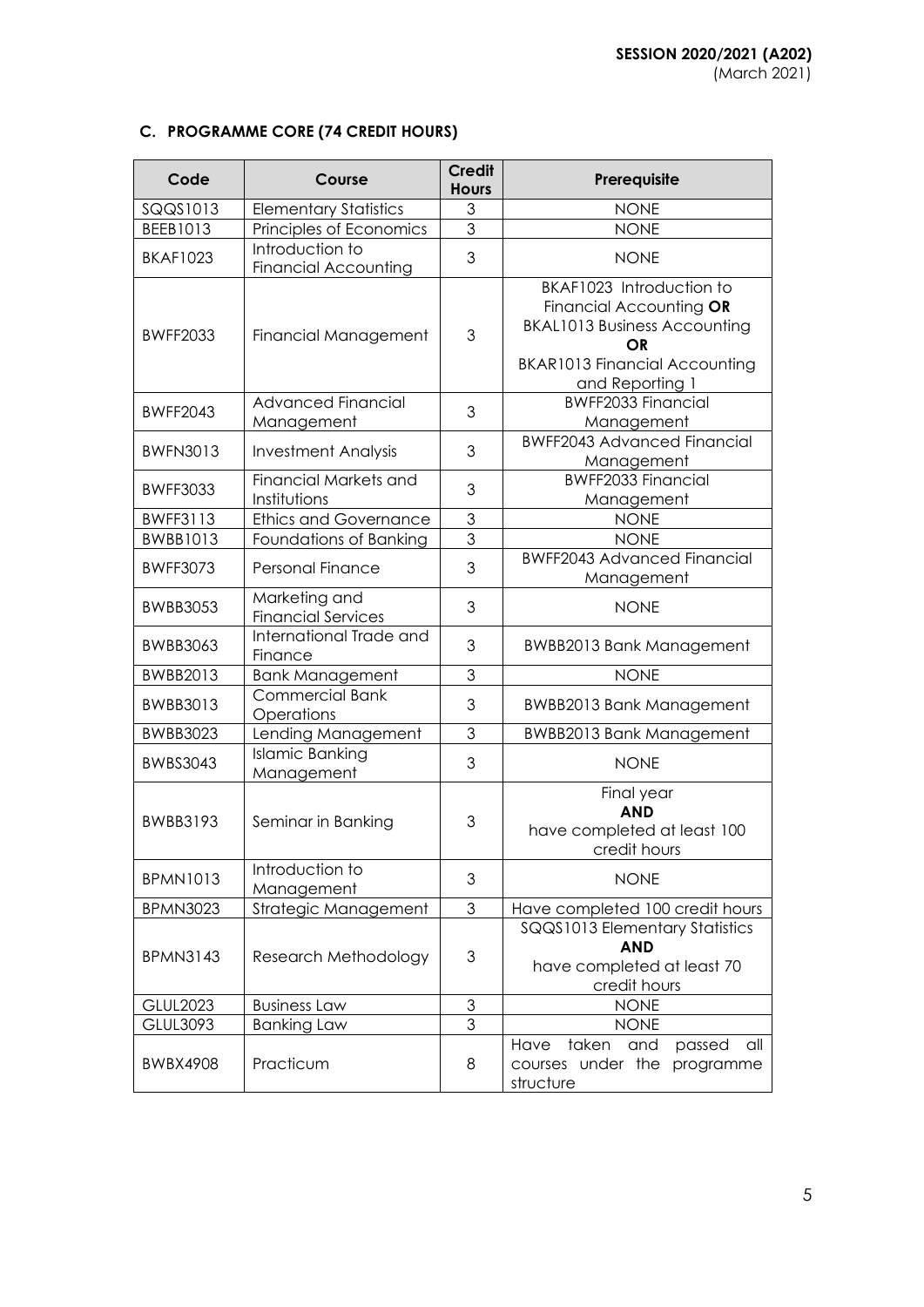# **D. MINOR (MINIMUM 18 CREDIT HOURS)**

Students **MUST** choose **ONE (1)** Minor from the following lists offered by the University in order to fulfill the programme structure requirement for the graduation.

Please refer to **Appendix A**

# **E. PROGRAMME ELECTIVE (9 CREDIT HOURS)**

Choose any **THREE (3)** courses from the following list:

| Code            | Course                              | Credit<br><b>Hours</b> | Prerequisite                                                                                   |
|-----------------|-------------------------------------|------------------------|------------------------------------------------------------------------------------------------|
| <b>BWBB3033</b> | International Banking               | 3                      | <b>BWBB2013 Bank Management</b>                                                                |
| <b>BWBB3043</b> | <b>Banking Securities</b>           | $\mathfrak{Z}$         | <b>BWBB2013 Bank Management</b>                                                                |
| <b>BWBB3073</b> | Treasury<br>Management              | 3                      | <b>BWBB2013 Bank Management</b>                                                                |
| <b>BWBB3083</b> | Corporate Banking                   | $\mathfrak{S}$         | <b>BWBB2013 Bank Management</b>                                                                |
| <b>BWBB3093</b> | Offshore Banking                    | 3                      | <b>BWBB2013 Bank Management</b>                                                                |
| BWBZ3993        | Project Paper                       | 3                      | BPMN 3143 Research<br>Methodology<br><b>AND</b><br>have completed at least 100<br>credit hours |
| <b>BWFE3013</b> | <b>Real Estate</b><br>Management    | 3                      | <b>BWFF2033 Financial Management</b>                                                           |
| <b>BWFN3033</b> | Portfolio<br>Management             | 3                      | <b>BWFF2043 Advanced Financial</b><br>Management                                               |
| <b>BWRR3063</b> | <b>Financial Risk</b><br>Management | 3                      | <b>BWFF2043 Advanced Financial</b><br>Management                                               |
| <b>BWFF3013</b> | Corporate Finance                   | 3                      | <b>BWFF2043 Advanced Financial</b><br>Management                                               |

### **E. FREE ELECTIVE (3 CREDIT HOURS)**

Students can choose **ONE (1)** course offered by other programme within school or any course offered by other schools' subject to the following:

- i. Must fulfill prerequisite course if any.
- ii. Equivalent courses are not considered as free elective including the following courses: -

# **EQUIVALENT COURSES FOR BACHELOR OF BANKING WITH HONOURS [BBANK (HONS)]**

| Code            | Course                             |
|-----------------|------------------------------------|
| <b>GMGF1013</b> | Economic for Public Management     |
| <b>BKAL1013</b> | <b>Business Accounting</b>         |
| <b>BKAR1013</b> | Financial Accounting and Reporting |
| <b>BWFF1013</b> | Foundations of Finance             |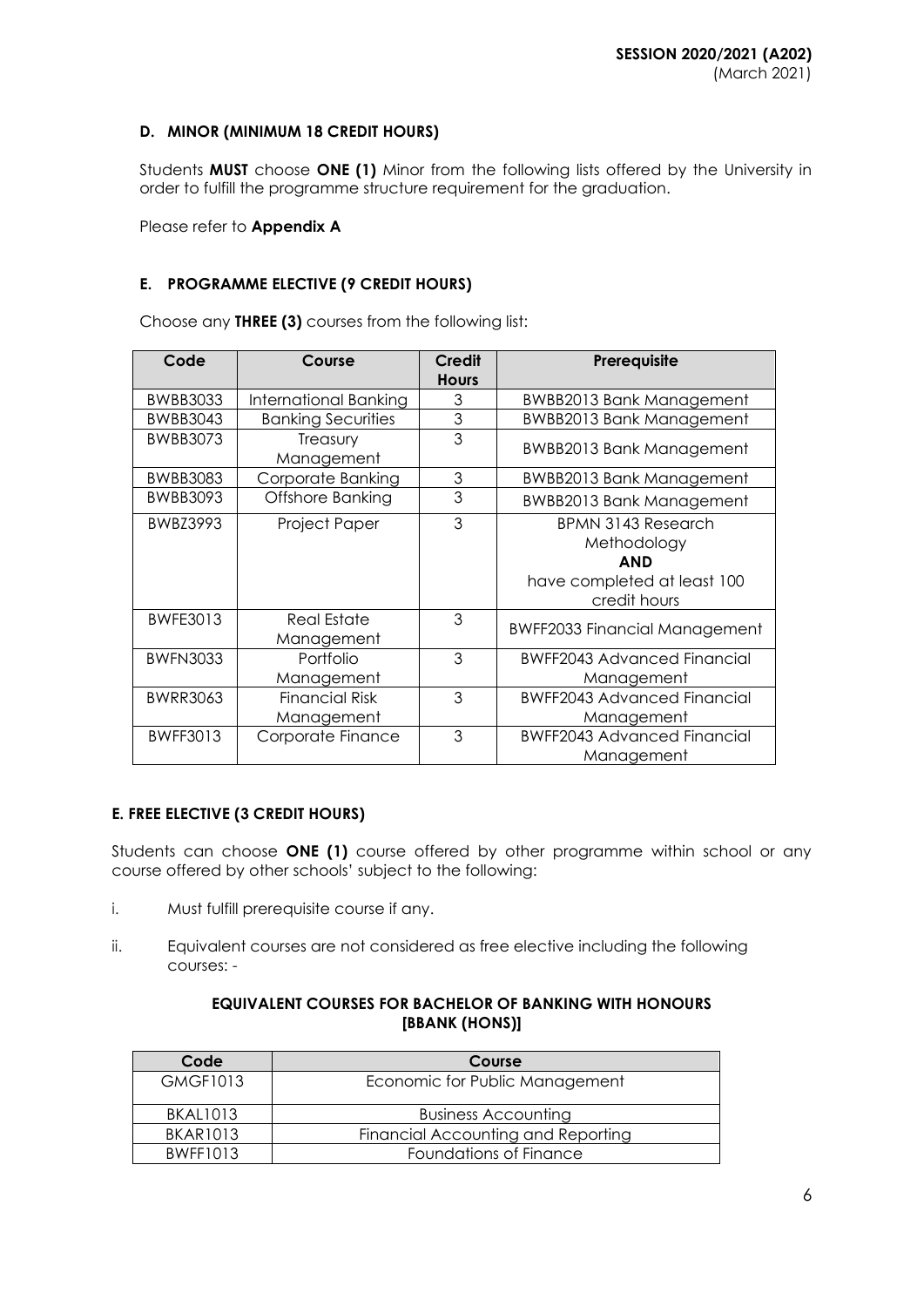# **Note: S***tudents Are Not Allowed to Register the Above Courses as Free Elective* **PROPOSED COURSE BY SEMESTER FOR BACHELOR OF BANKING WITH HONOURS [BBANK (HONS)]**

| Code                                                                                      | 1st Semester                                                                                                                                                                     | <b>Credit</b><br><b>Hours</b>                                | Code                                                                 | 2nd Semester                                                                                                                                                | Credit<br><b>Hours</b>                                                            |
|-------------------------------------------------------------------------------------------|----------------------------------------------------------------------------------------------------------------------------------------------------------------------------------|--------------------------------------------------------------|----------------------------------------------------------------------|-------------------------------------------------------------------------------------------------------------------------------------------------------------|-----------------------------------------------------------------------------------|
| SADN1033<br>SBLEXXXX<br>SQQS1013<br><b>BPMN1013</b><br><b>BKAF1023</b><br><b>BWBB1013</b> | Nationhood of Malaysia<br><b>English Core</b><br><b>Elementary Statistics</b><br>Introduction to Management<br>Introduction to Financial<br>Accounting<br>Foundations of Banking | 3<br>3<br>3<br>3<br>3<br>3                                   | SBLEXXXX<br><b>BWBS3043</b><br><b>BWFF2033</b><br>MPU1013<br>MPU1043 | <b>English Core</b><br><b>Islamic Banking</b><br>Management<br><b>Financial Management</b><br>Penghayatan Etika dan<br>Peradaban<br>Falsafah dan Isu semasa | $\ensuremath{\mathsf{3}}$<br>3<br>$\ensuremath{\mathsf{3}}$<br>3<br>$\mathfrak 3$ |
| <b>VXXXXXXX</b>                                                                           | Co-curriculum                                                                                                                                                                    | 1                                                            | BWBB2013<br>VXXXXXXX                                                 | <b>Bank Management</b><br>Co-curriculum                                                                                                                     | 3                                                                                 |
|                                                                                           | <b>TOTAL</b>                                                                                                                                                                     | 19                                                           |                                                                      | <b>TOTAL</b>                                                                                                                                                | 19                                                                                |
| Code                                                                                      | 3rd Semester                                                                                                                                                                     | <b>Credit</b><br><b>Hours</b>                                | Code                                                                 | <b>4th Semester</b>                                                                                                                                         | <b>Credit</b><br><b>Hours</b>                                                     |
| <b>BWFF2043</b><br>SBLEXXXX<br>BWBB3013<br><b>BWBB3023</b><br><b>BPME1013</b>             | Advanced Financial<br>Management<br><b>English Core</b><br><b>Commercial Bank Operations</b><br>Lending Management<br>Introduction to                                            | 3<br>$\ensuremath{\mathsf{3}}$<br>3<br>3<br>3                | <b>GLUL2023</b><br>BEEB1013<br><b>BWFN3013</b><br><b>BWBB3053</b>    | <b>Business Law</b><br>Principles of Economics<br><b>Investment Analysis</b><br>Marketing of Financial<br>Services<br>Minor 2                               | 3<br>3<br>3<br>3<br>3                                                             |
| VXXXXXXX                                                                                  | Entrepreneurship<br>Minor 1<br>Co-curriculum                                                                                                                                     | 3                                                            | <b>VXXXXXXX</b>                                                      | Programme Elective 1<br>Co-curriculum                                                                                                                       | 3                                                                                 |
|                                                                                           | <b>TOTAL</b>                                                                                                                                                                     | $\overline{19}$                                              |                                                                      | <b>TOTAL</b>                                                                                                                                                | 19                                                                                |
| Code                                                                                      | 5th Semester                                                                                                                                                                     | <b>Credit</b><br><b>Hours</b>                                | Code                                                                 | 6th semester                                                                                                                                                | Credit<br><b>Hours</b>                                                            |
| <b>BWFF3033</b><br>GLUL3093<br><b>BWFF3073</b>                                            | Financial Market and Institution<br><b>Banking Law</b><br><b>Personal Finance</b><br>Programme Elective 2<br>Minor 3                                                             | 3<br>3<br>3<br>3<br>3                                        | BWFF3113<br>BWBB3063<br><b>BPMN3143</b>                              | <b>Ethic and Governance</b><br>International Trade and<br>Finance<br>Research Methodology<br>Programme Elective 3<br>Minor 4                                | 3<br>3<br>3<br>3<br>3                                                             |
|                                                                                           | <b>TOTAL</b>                                                                                                                                                                     | 15                                                           |                                                                      | <b>TOTAL</b>                                                                                                                                                | $\overline{15}$                                                                   |
| Code                                                                                      | 7th semester                                                                                                                                                                     | <b>Credit</b><br><b>Hours</b>                                | Code                                                                 | 8th Semester                                                                                                                                                | <b>Credit</b><br><b>Hours</b>                                                     |
| BWBB3193<br><b>BPMN3023</b>                                                               | Seminar in Banking<br>Free Elective<br>Minor 5<br>Minor 6<br>Strategic Management                                                                                                | 3<br>$\mathfrak{S}$<br>$\mathfrak{S}$<br>$\mathfrak{S}$<br>3 | <b>BWBX4908</b>                                                      | Practicum                                                                                                                                                   | 8                                                                                 |
|                                                                                           | <b>TOTAL</b>                                                                                                                                                                     | 15                                                           |                                                                      | <b>TOTAL</b>                                                                                                                                                | 8                                                                                 |

**Total Overall Credit Hours: 129 Credit Hours**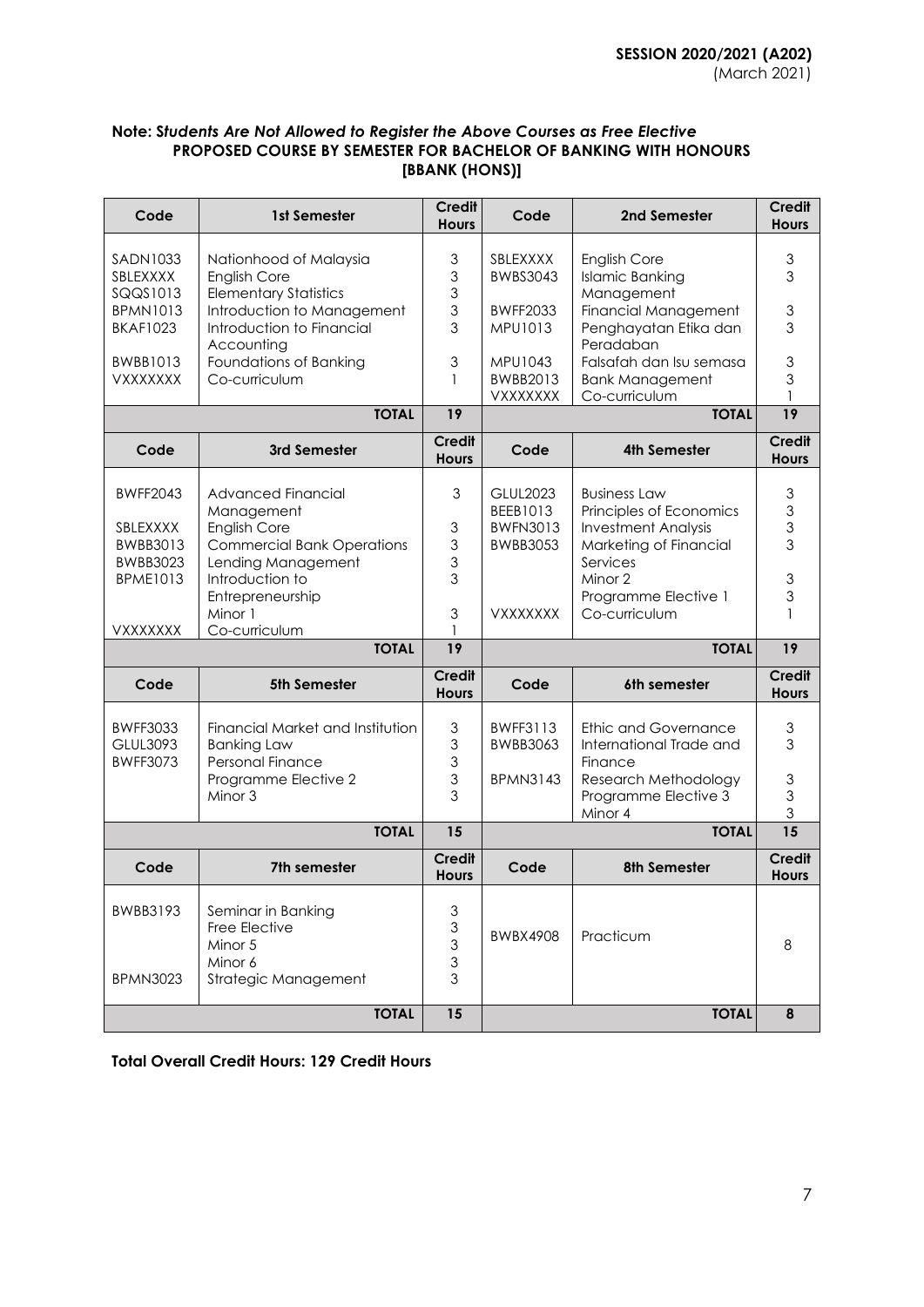**COURSE SYNOPSIS**

#### **BWBB1013 FOUNDATIONS OF BANKING PREREQUISITE NONE**

This course covers topics relevant to the financial system in Malaysia. Students will be exposed to the important elements in the financial system, which are financial institution and financial market. Students will learn about the roles and functions of central bank, commercial bank, Islamic bank, investment bank and other non-banking institutions in Malaysia. Students will also be exposed to the money market and capital market in Malaysia. In addition, the concept of money supply, credit creation, and pricing mechanism will also be discussed in this course.

.........................................................................................................

#### **BWBB2013 BANK MANAGEMENT PREREQUISITE NONE**

This course covers several aspects of concept and technique in bank management practices today. A comprehensive analysis of bank financial statement to measure and evaluate bank's performance in terms of its profitability, assets, and liquidity will be discussed in detail. Additionally, there will be a thorough explanation on the effective management of bank capital, liquidity planning and management of sources and uses of funds in addition to efficient management of asset and liability. Furthermore, this course will also include other important topics as such managing investment portfolio, bank's strategic planning and budgeting process, risks in banking as well as electronic banking. Other related issues in bank management will also be discussed in detail.

.........................................................................................................

# **BWBB3013 COMMERCIAL BANK OPERATIONS**

# **PREREQUISITE BWBB2013 BANK MANAGEMENT**

This course discusses commercial bank operations in detail. Discussion pertaining to roles and functions of commercial bank as a provider of banking products and services will be discussed in depth. In particular, students will be exposed to topic relating to banking products and services such as deposits, cheques, remittance, loan and advances, international trade financing, and other banking products. This course also highlights current issues and challenges facing bankers today.

 $\mathcal{L}^{(n)}$ 

#### **BWBB3023 LENDING MANAGEMENT PREREQUISITE BWBB2013 BANK MANAGEMENT**

This course will discuss the roles of financial institutions as financial intermediaries in providing loan services. Student will be exposed to the basic concepts, principles and loan policies in bank lending management. This course will also cover other topics such as lending process, analysis of risks using qualitative and quantitative analysis, security for loans, restructuring of loans, lending rationale, loan agreement, project financing, managing problem loans and securitization.

……………………………………………………………………………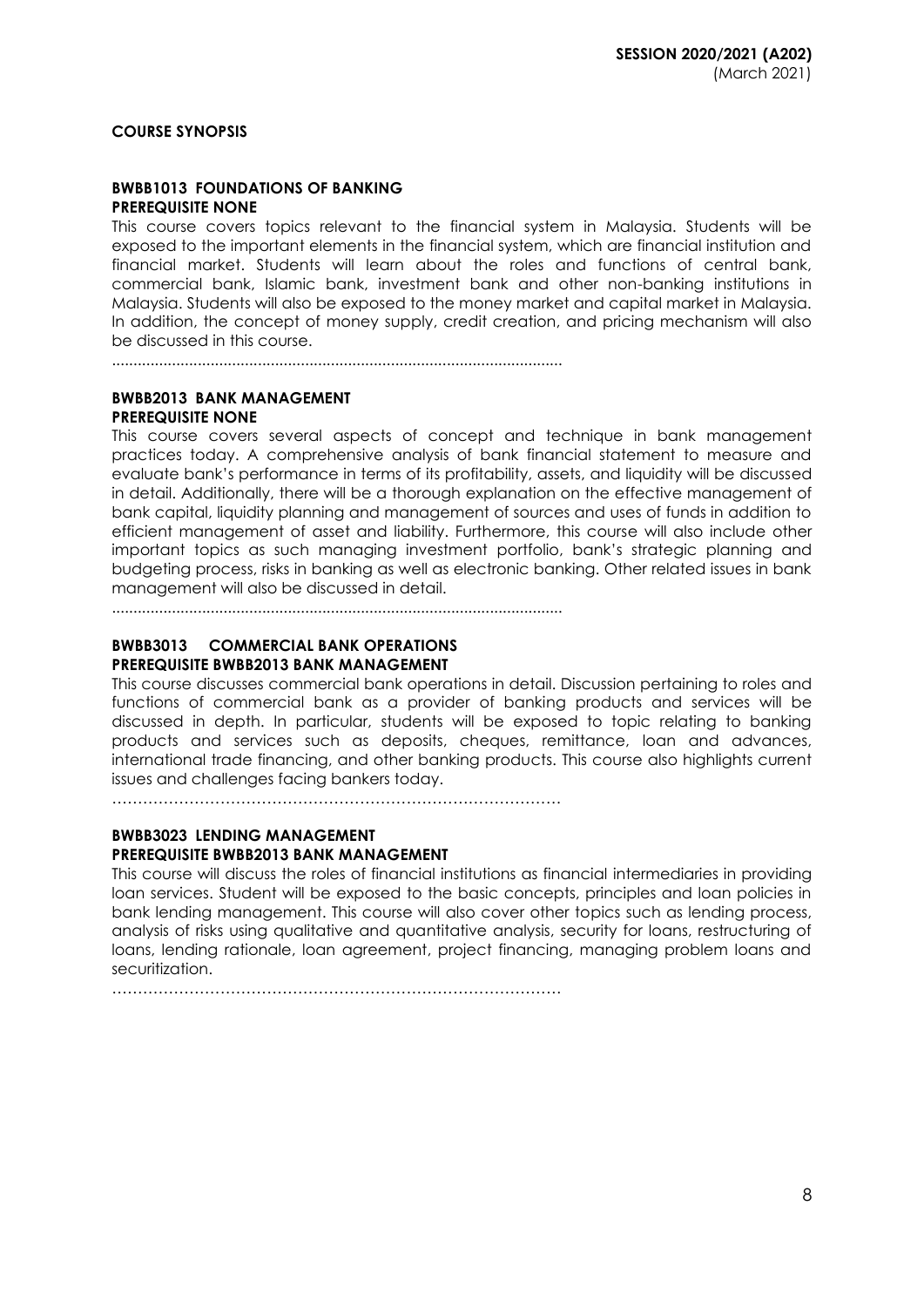#### **BWBB3033 INTERNATIONAL BANKING PREREQUISITE BWBB2013 BANK MANAGEMENT**

This course introduces students to structures of international banking, the applicable principles and practice as well as the economics and regulatory nature and complexity of international banking environment. Various international banking activities involving assets, liabilities and other international banking services, and the techniques used to manage and monitor them are discussed in detail. Topics like international financial institutions, international trade, foreign exchange, offshore banking, risk management, international portfolio management and current issues are included to help students understand and appreciate the international trade liberalization and globalization, and their impact on the international banking.

………………………………………………………………………….

#### **BWBB3043 BANKING SECURITIES PREREQUISITE BWBB2013 BANK MANAGEMENT**

This course exposes students to all types of banking securities used as collaterals in lending activities of banking and financial institutions, their characteristics, advantages, disadvantages as well as their suitability as collaterals. Students will learn how a perfect security is created and how bankers' rights under each type of security are enforced in recovery of debts. Discussion also covers relevant topics including National Land Administration System, Legal/Judiciary System having jurisdiction over banking securities in Malaysia, Registration of Company Act, and actual court cases in Malaysia to facilitate understanding and to generate extensive knowledge regarding banking securities.

……………………………………………………………………………

#### **BWBB3053 MARKETING OF FINANCIAL SERVICES PREREQUISITE NONE**

This course presents theory and concept of marketing in financial institutions. The course focuses on the importance of marketing in financial institutions and the marketing techniques and tools that can be applied in the financial institutions for competitive advantage. This course will also cover topics such as basic marketing concept, bank marketing strategic, bank product, consumer behaviour and attitudes, market segmentation and others. The emphasis is on the practical application of principles, concepts and tools of marketing management. Students will be required to participate in group discussions and presentations. This course will also expose students to the banking practices today specifically in Malaysia with relevant current issues.

…………………………………………………………………………....

### **BWBB3063 INTERNATIONAL TRADE AND FINANCE**

# **PREREQUISITE BWBB2013 BANK MANAGEMENT**

This course gives student an insight into the theory and concept of international trade, and critically examines the mechanics of various modes of trade settlement. Special focus will be on documentary collection and documentary credits, an area of knowledge much soughtafter by bankers, executives, lawyers, exporters and importers. Students will also explore various banking facilities available for financing international trade and the mechanics of foreign exchange that facilitate this trade. Case and analytical studies on relevant topics in foreign exchange will serve to enrich students' knowledge of the course.

……………………………………………………………………………